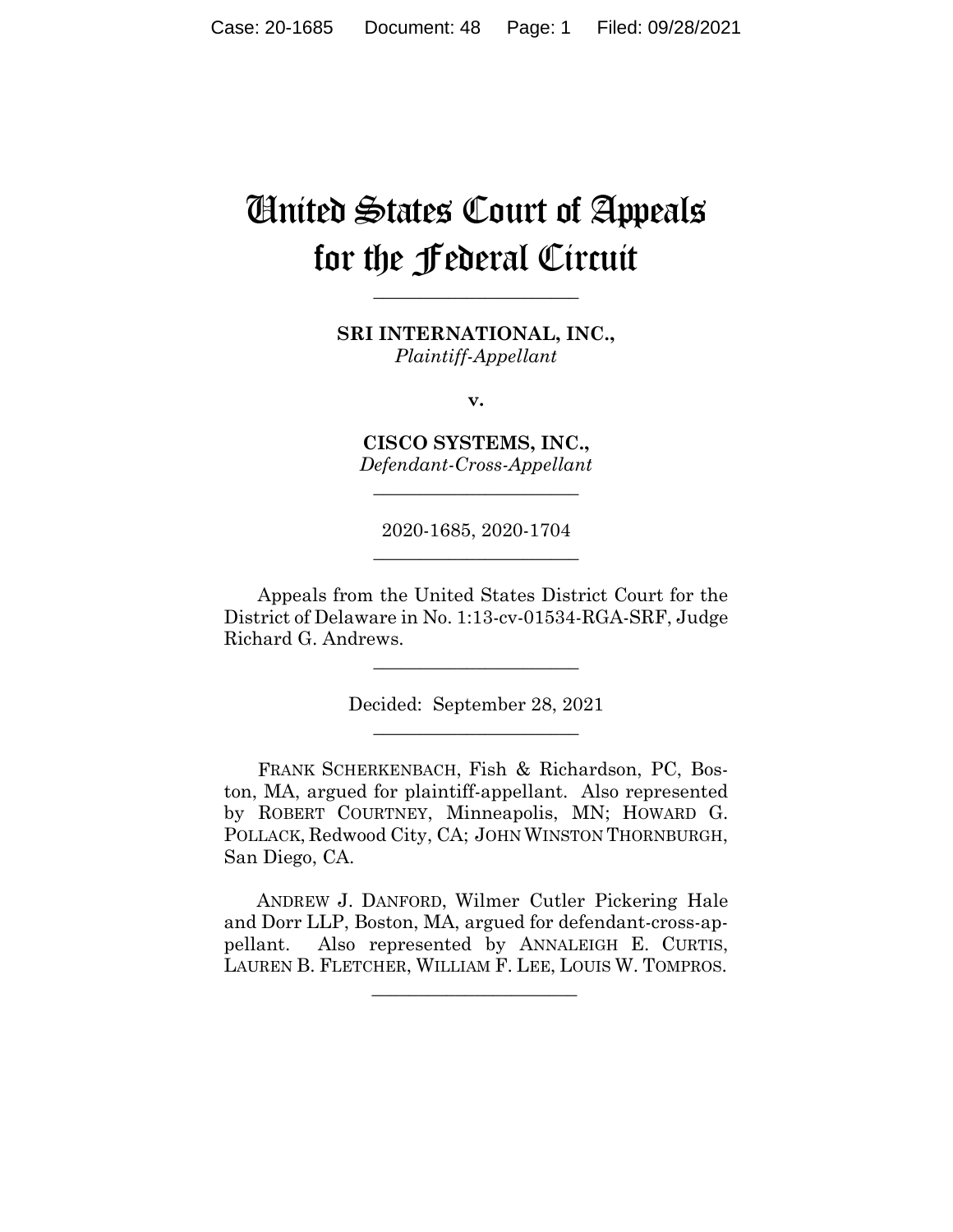# Before LOURIE, O'MALLEY, and STOLL, *Circuit Judges*.

## STOLL, *Circuit Judge*.

SRI International, Inc. appeals the United States District Court for the District of Delaware's denial of its motion to reinstate the jury's willfulness verdict and to reinstate the district court's award of enhanced damages. Cisco Systems, Inc. cross-appeals the district court's award of attorney fees and expenses. Because substantial evidence supports the jury's finding of willful infringement, we reverse the district court's denial of SRI's motion to reinstate the willfulness verdict. Having restored the jury's willfulness finding, we also restore the district court's award of enhanced damages. Finally, we affirm the district court's award of attorney fees.

#### BACKGROUND

This is the second appeal in this case. SRI filed suit in the District of Delaware alleging that Cisco infringed certain claims of U.S. Patent Nos. 6,711,615 and 6,484,203 (the "asserted patents"). The '615 patent is titled "Network Surveillance" and is a continuation of the '203 patent, which is titled "Hierarchical Event Monitoring and Analysis." A jury trial was held on validity, infringement, willful infringement, and damages. *See SRI Int'l, Inc. v. Cisco Sys., Inc.* (*SRI I*), 254 F. Supp. 3d 680 (D. Del. 2017). The jury found that the accused Cisco products infringed certain claims of the asserted patents and awarded a 3.5% reasonable royalty for a total of \$23,660,000 in compensatory damages. The jury also found that Cisco's infringement was willful.

After trial, Cisco moved for judgment as a matter of law (JMOL) of no willful infringement and SRI moved for attorney fees and enhanced damages. Regarding the jury's willfulness finding, the district court determined that substantial evidence—including that certain Cisco employees did not read the asserted patents until their depositions,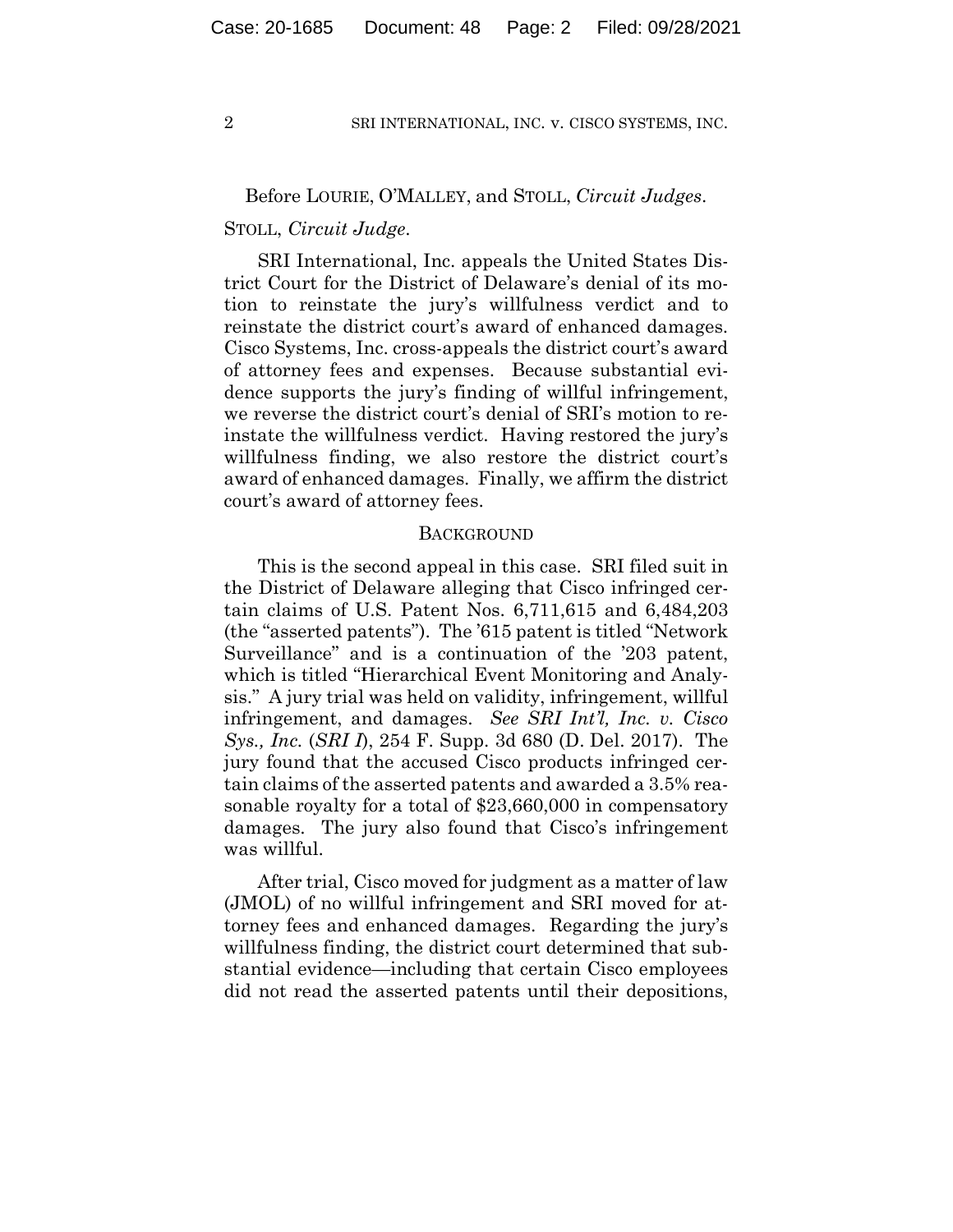that Cisco designed the products in an infringing manner, and that Cisco instructed its customers to use those products in an infringing manner—supported the jury's willfulness finding. *Id.* at 716–17.

The district court also awarded SRI attorney fees and costs. *Id.* at 723. The district court noted that "Cisco pursued litigation about as aggressively as the court has seen in its judicial experience" and that this litigation strategy "created a substantial amount of work for both SRI and the court, much of which work was needlessly repetitive or irrelevant or frivolous." *Id.* at 722–23 (footnotes omitted). In awarding fees, the district court also took into account "the fact that the jury found that Cisco's infringement was willful." *Id.* at 723.

With respect to enhancement of damages based on the jury's willfulness finding, the district court doubled the damages award. *Id.* at 723–24. The district court explained that enhancement was appropriate "given Cisco's litigation conduct, its status as the world's largest networking company, its apparent disdain for SRI and its business model, and the fact that Cisco lost on all issues during summary judgment and trial, despite its formidable efforts to the contrary." *Id.* at 723.

Cisco appealed the district court's denial of JMOL of no willful infringement and its grant of enhanced damages and attorney fees. We vacated and remanded on each of those issues. *See SRI Int'l, Inc. v. Cisco Sys, Inc.* (*SRI II*), 930 F.3d 1295, 1312 (Fed. Cir. 2019). First, we held that the jury's verdict of willful infringement before May 8, 2012 was not supported by substantial evidence because it was undisputed that Cisco did not know of SRI's patents until after that date. *Id.* at 1309–10. We stated that for the time period prior to May 8, 2012, "the record is insufficient to establish that Cisco's conduct rose to the level of wanton, malicious, and bad-faith behavior required for willful infringement." *Id.* at 1309. We also criticized the evidence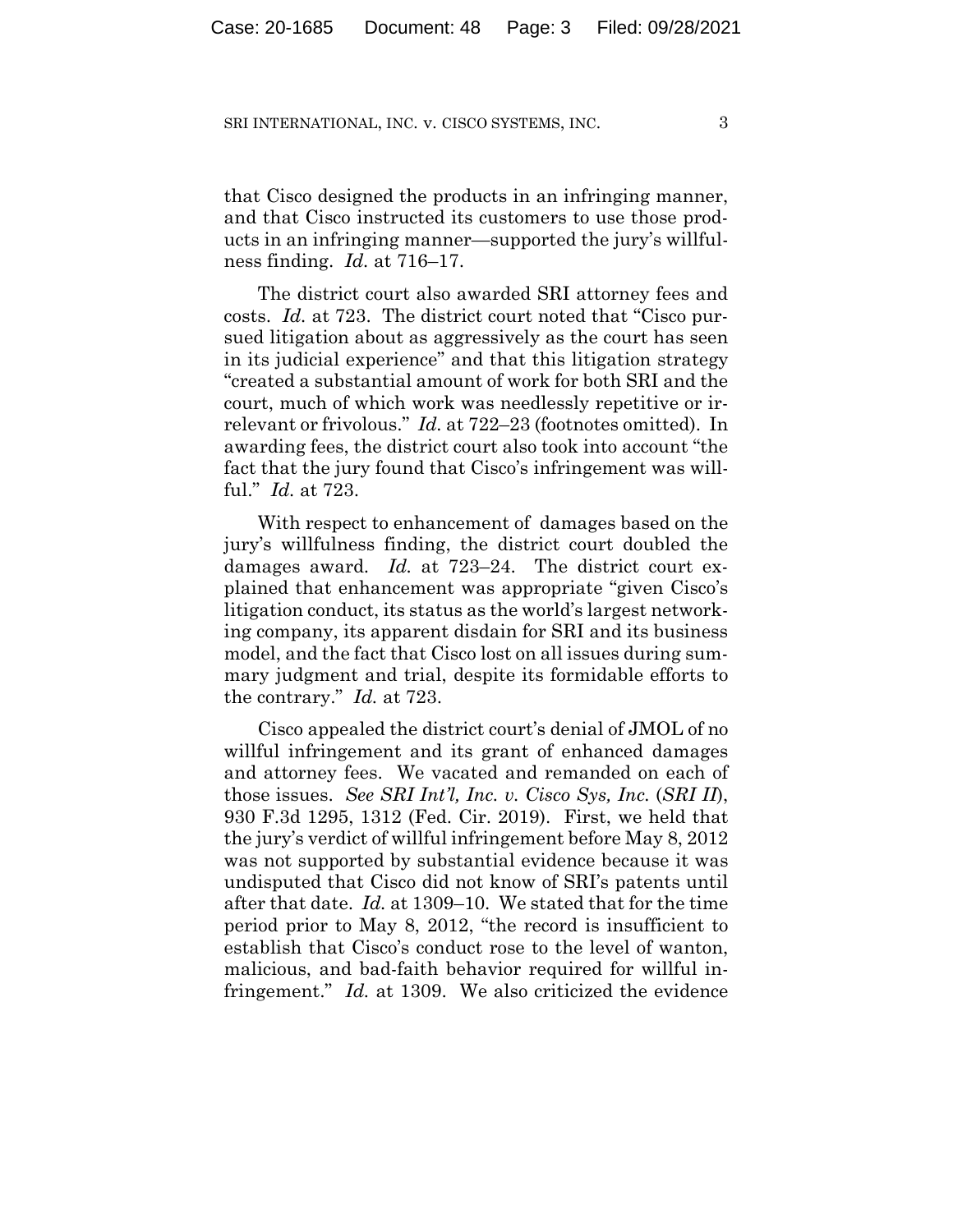the district court identified as supporting the jury's willfulness verdict. For example, we explained that "it was unremarkable" that two Cisco employees identified in the appellate record merely as engineers did not review the patents until their depositions. *Id.* We vacated the district court's denial of JMOL of no willful infringement and remanded the case to the district court to decide in the first instance whether the jury's finding of willful infringement after May 8, 2012 (the date Cisco received notice) was supported by substantial evidence. *Id.* We likewise vacated the district court's enhanced damages award because it was predicated on the finding of willful infringement. In addition, we vacated the award of attorney fees because it was partly based on the finding of willful infringement.

On remand, the district court reasonably read our opinion to require a more stringent standard for willful infringement than our other cases suggest—conduct rising to "the level of wanton, malicious, and bad-faith behavior." *SRI Int'l, Inc. v. Cisco Sys., Inc.* (*SRI III*), Civil Action No. 13-1534-RGA, 2020 WL 1285915, at \*1 (D. Del. Mar. 18, 2020). Based on this standard, the district court in *SRI III* held that substantial evidence did not support the jury verdict of willful infringement after May 8, 2012.

The district court in *SRI III* also reviewed the jury instructions on willful infringement, which neither party ever challenged on appeal. The instructions directed the jury to consider whether Cisco "acted despite a high likelihood that [its] actions infringed a valid and enforceable patent." *Id.* at \*2. The jury was further instructed that, if it answered this question affirmatively, it should also determine whether Cisco "actually knew or should have known that its actions constituted an unjustifiably high risk of infringement of a valid and enforceable patent." *Id.* To determine whether Cisco had this state of mind, the jury was instructed to consider the following factors: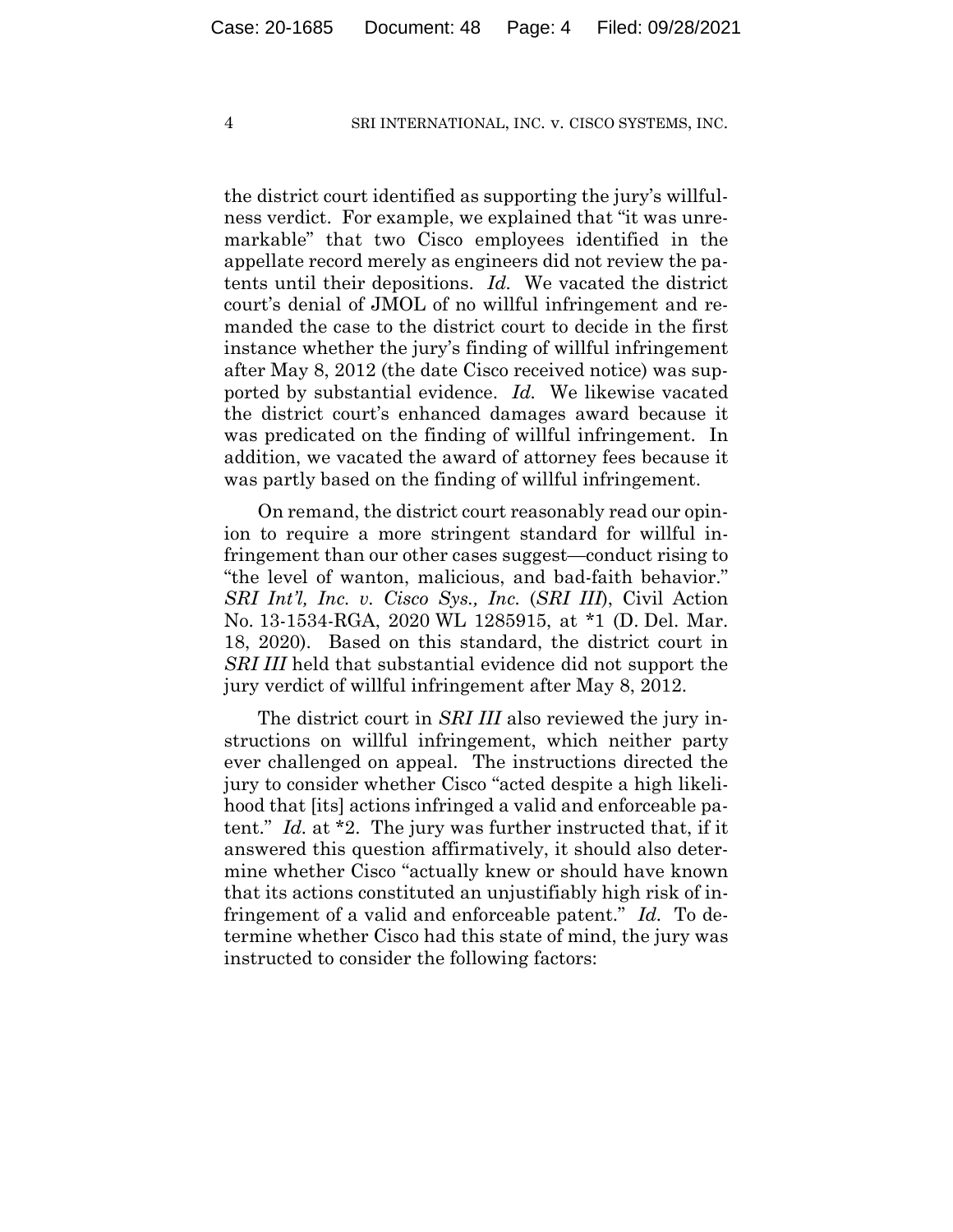One, whether or not defendant acted in accordance with the standards of commerce for its industry.

Two, whether or not defendant intentionally copied a product of plaintiff's that is covered by the patents-in-suit.

Three, whether or not there is a reasonable basis to believe that defendant did not infringe or had a reasonable defense to infringement.

Four, whether or not defendant made a good-faith effort to avoid infringing the patents-in-suit, for example, whether defendant attempted to design around the patents-in-suit.

And, five, whether or not defendant tried to cover up its infringement.

# *Id.* at \*2–3.

Regarding attorney fees, the district court noted that even though it removed the willfulness finding it had partially relied on in awarding fees, there was nevertheless sufficient reason to maintain the fees award. *Id.* at \*4. It again found the case "exceptional" and accordingly granted the renewed motion for attorney fees and expenses. *Id.* at \*5.

SRI appeals the district court's JMOL of no willful infringement and the denial of its motion to reinstate the jury's willfulness verdict and to reinstate the district court's award of enhanced damages. Cisco cross-appeals the district court's award of attorney fees. We have jurisdiction under 28 U.S.C. § 1295(a)(1).

#### **DISCUSSION**

We review a grant of JMOL of no willfulness under the same standard as the district court, for substantial evidence. *Johns Hopkins Univ. v. CellPro, Inc.*, 152 F.3d 1342, 1354, 1363 (Fed. Cir. 1998); *MobileMedia Ideas LLC*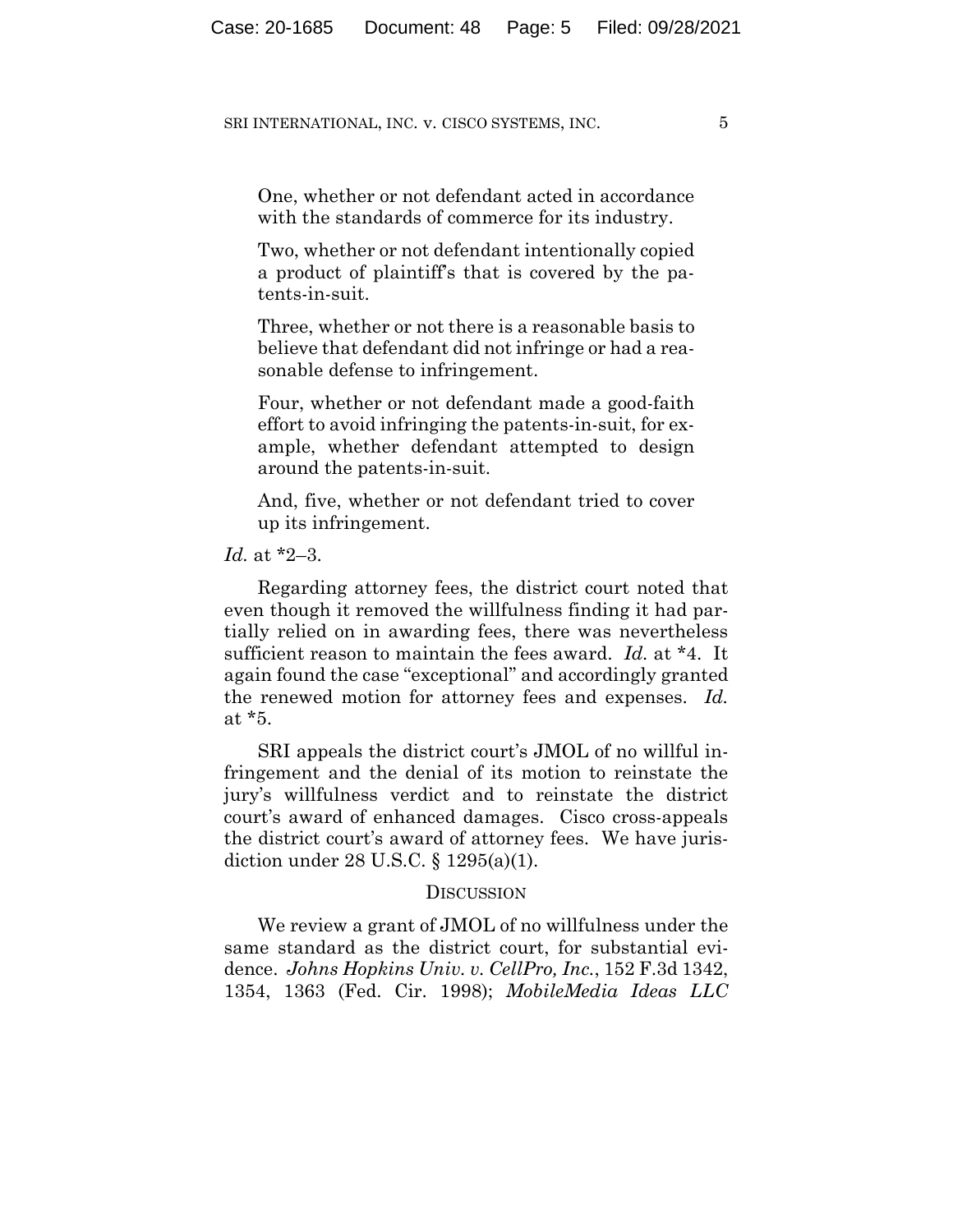*v. Apple Inc.*, 780 F.3d 1159, 1164 (Fed. Cir. 2015) (citing *Pitts v. Delaware*, 646 F.3d 151, 155 (3d Cir. 2011)). We review a district court's decision regarding the amount of enhanced damages for an abuse of discretion. *Halo Elecs., Inc. v. Pulse Elecs., Inc.*, 136 S. Ct. 1923, 1934 (2016). Likewise, we review an award of attorney fees pursuant to 35 U.S.C. § 285 for an abuse of discretion. *Highmark Inc. v. Allcare Health Mgmt. Sys., Inc.*, 572 U.S. 559, 564 (2014).

I

# A

In *SRI II*, we held that there was no willful infringement as a matter of law before Cisco had notice on May 8, 2012. We did not decide whether substantial evidence supported the jury verdict of willful infringement after May 8, 2012. Rather, we remanded for the district court to determine this issue in the first instance. We now hold that that substantial evidence supports the jury's finding of willful infringement after May 8, 2012. We do not disturb *SRI II's* holding that there was no willful infringement before May 8, 2012.

First, we presume, as we must, that consistent with the jury instructions, the jury found that Cisco had no reasonable basis to believe that it did not infringe or that it had a reasonable defense to infringement.1 *See SSL Servs., LLC* 

<sup>1</sup> *See* jury instructions, *supra*. The jury was instructed under the *Seagate* willful infringement standard, which required both (1) "clear and convincing evidence that the infringer acted despite an objectively high likelihood that its actions constituted infringement of a valid patent" and (2) that "this objectively-defined risk . . . was either known or so obvious that it should have been known." *In re Seagate Tech., LLC*, 497 F.3d 1360, 1371 (Fed. Cir. 2007). Since that decision, the Supreme Court issued *Halo*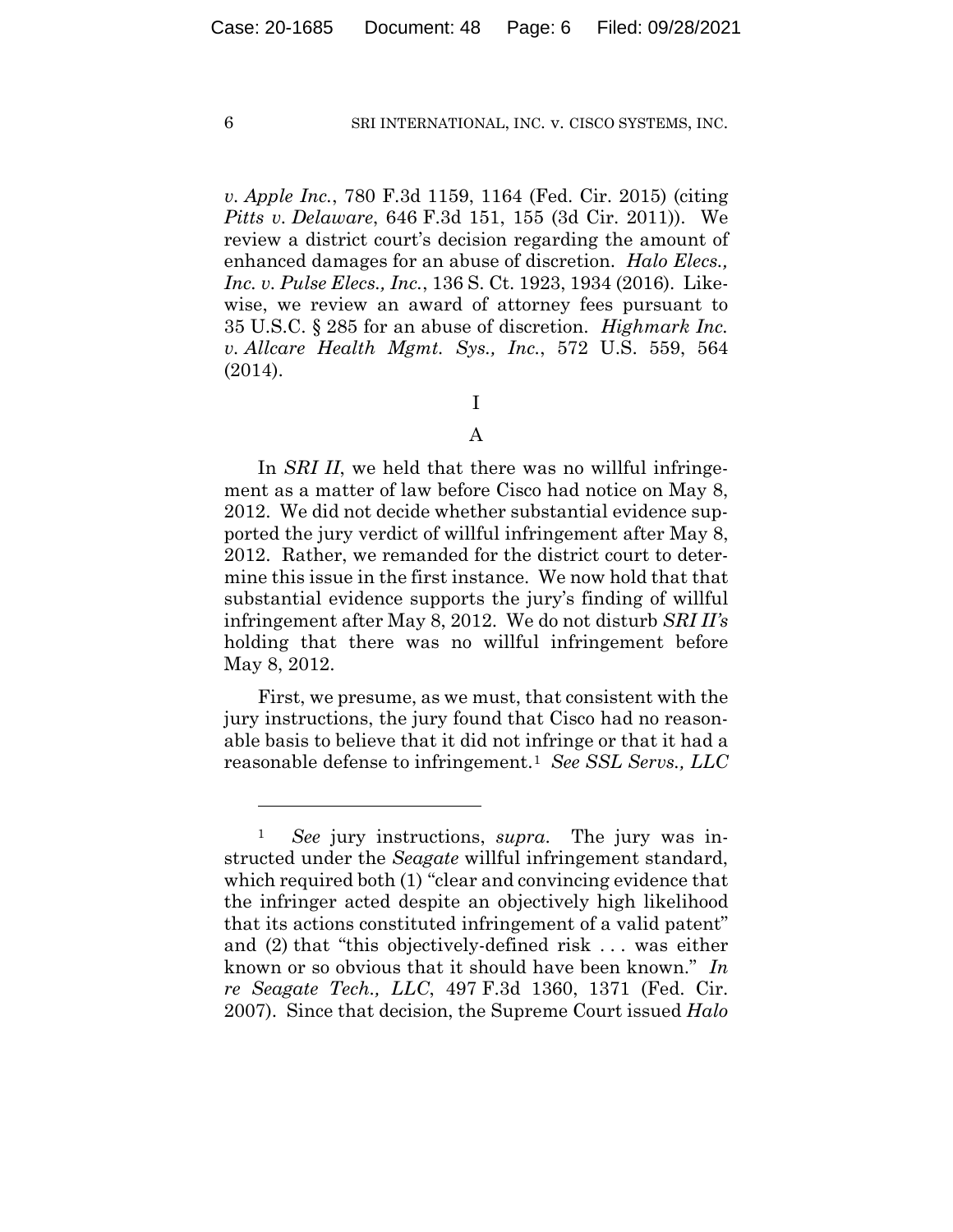*v. Citrix Sys., Inc.*, 769 F.3d 1073, 1082 (Fed. Cir. 2014) (generally, "[w]e presume that the jury resolved the underlying factual disputes in favor of the verdict and review those factual findings for substantial evidence" (citing *Kinetic Concepts, Inc. v. Smith & Nephew, Inc.*, 688 F.3d 1342, 1356–57 (Fed. Cir. 2012))).

SRI presented evidence that Cisco's invalidity defenses were unreasonable. Cisco's only assertion of invalidity over the prior art was based on anticipation by a reference that was twice considered and twice rejected by the Patent Office. *See SRI I*, 254 F. Supp. 3d at 722 n.52. SRI's expert testified that this reference was lacking a key limitation of the claims—the requirement for multiple network monitors. Moreover, Cisco's expert had not even seen (let alone distinguished) the Patent Office's prior analysis rejecting this same prior art during the reexamination of the asserted patents before that expert opined that this prior art anticipated the claims.

SRI also presented evidence to the jury that Cisco did not have any reasonable basis for non-infringement. For example, as its only non-infringement argument for one of two sets of product groupings, Cisco maintained throughout trial that the claims required separate monitors, which its products did not have. *Id.* at 722. SRI countered that this non-infringement defense was untethered to the district court's claim construction of a "network monitor," which expressed no such requirement. *See* J.A. 22228 (Trial Tr. 1934:13–21) (stating that "during the entire time

*Electronics, Inc. v. Pulse Electronics., Inc.*, 136 S. Ct. 1923 (2016), which rejected the objective recklessness requirement. Because *Halo* did not disturb the substantive standard for subjective willfulness, we have held that we may review the jury's verdict for substantial evidence under that standard. *See Arctic Cat Inc. v. Bombardier Recreational Prods. Inc.*, 876 F.3d 1350, 1371 (Fed. Cir. 2017).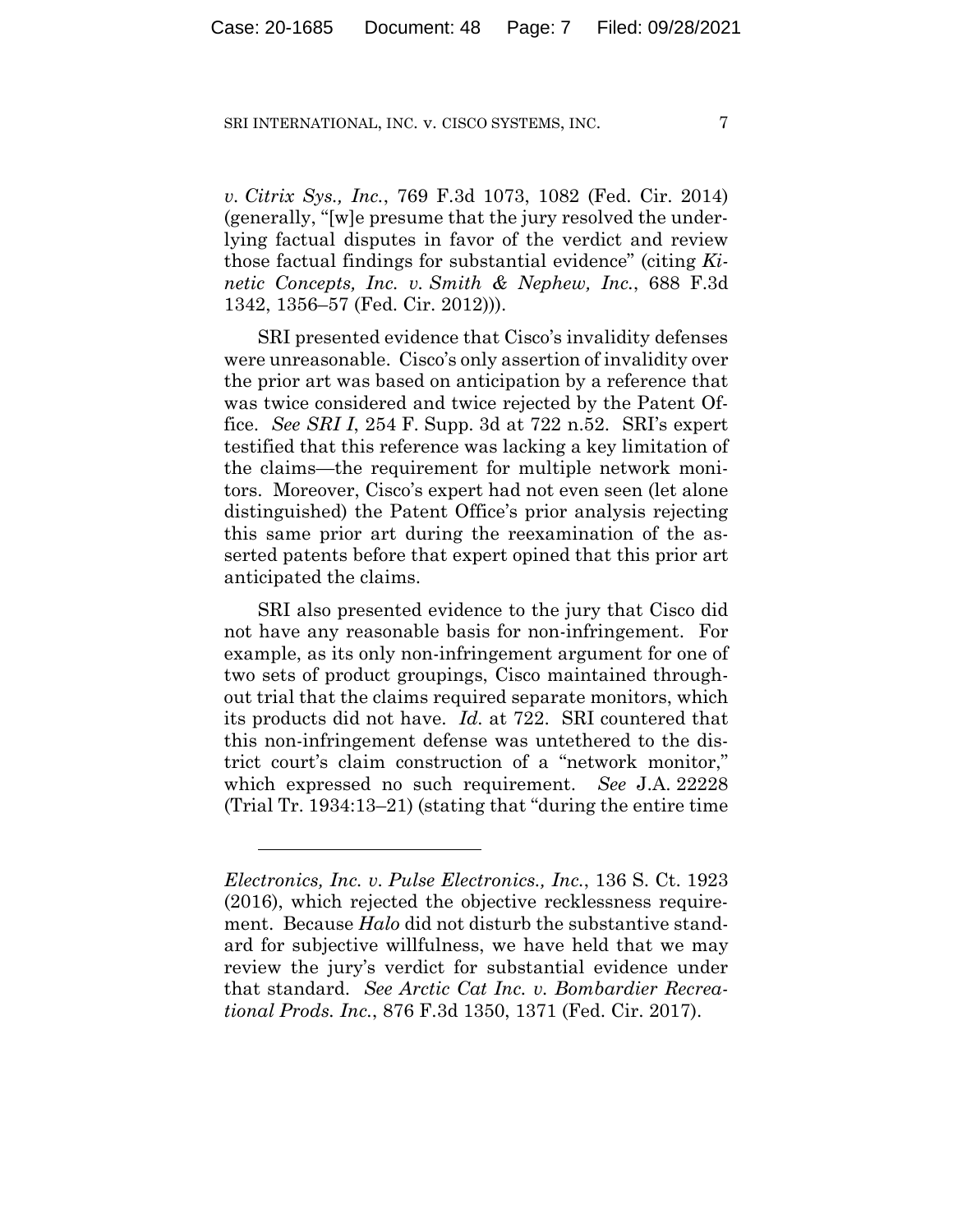that Cisco was putting on its infringement case . . . you never once saw the Court's construction of network monitor hit the screen, not once"). In *SRI I*, the district court noted this disconnect, explaining that although the court "had explained that '[t]he claim language and the parties' constructions do not require that the "network monitor" and "hierarchical monitor" be separate structures' [], Cisco maintained throughout trial that separate monitors were required." 254 F. Supp. 3d at 722 (first alteration in original).

Likewise, as its only non-infringement argument for the second set of product groupings, Cisco asserted that while the claims require that the products correlate events, its products process events one at a time, i.e., they do not correlate events. At trial, SRI presented directly contradictory evidence. For example, SRI identified an internal Cisco document that shows a "Meta Event Generator" plainly depicting a hierarchical arrangement of monitors correlating multiple events. J.A. 38708. Cisco's own technical witness similarly acknowledged that this "Meta Event Generator" functions to correlate events. J.A. 21813 (Trial Tr. 1519:3–5) ("Meta is specialized to combine events into a bigger event."). Further combined with testimony from SRI's expert that the accused products correlate events, Cisco-customer testimony that Cisco's product correlates events, and third-party testing confirming the same, the jury had a reasonable basis to believe that Cisco did not have any reasonable defenses to infringement.

In addition, the jury found that Cisco induced infringement of the asserted claims, and Cisco does not challenge that finding on appeal. *See SRI I*, 254 F. Supp. 3d at 700. As explained in *SRI I*, the court instructed the jury that "Defendant is liable for active inducement only if plaintiff proves by a preponderance of the evidence" that, among other things, (1) "Defendant took some action intending to encourage or instruct its customers to perform acts that you, the jury, find would directly infringe"; and (2)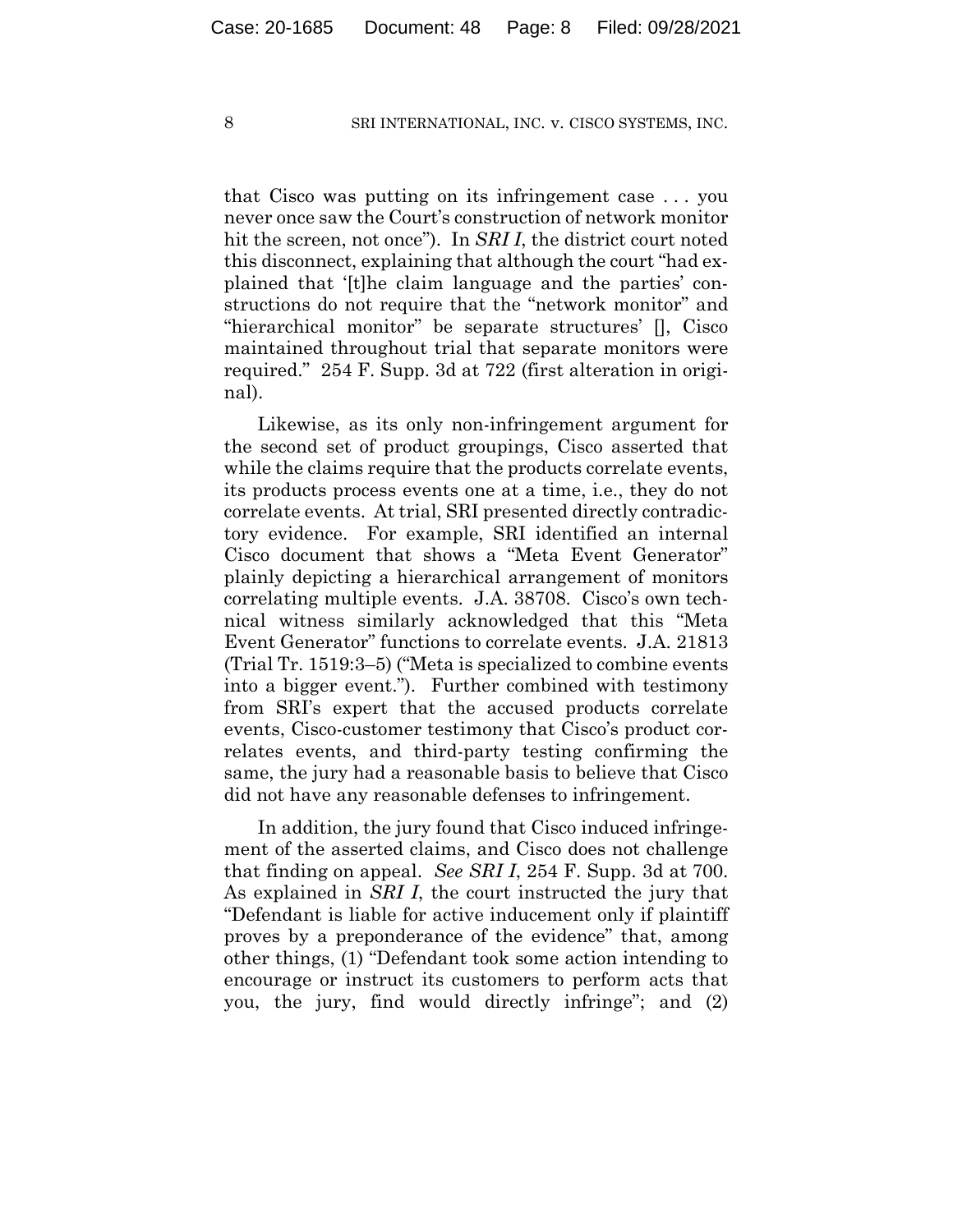"Defendant was aware of the asserted patents at the time of the alleged conduct and knew that its customer's acts (if taken) would constitute infringement of an asserted patent." *Id.* at 719 (emphasis omitted). Based on these unchallenged jury instructions, we may presume that the jury found that Cisco knew of the patent, took action to encourage its customers to infringe, and knew that its customers actions (if taken) would infringe. Such unchallenged findings may support a jury's finding of willful infringement.

To be clear, a finding of induced infringement does not compel a finding of willfulness. Indeed, the standard required for willful infringement is different than that required for induced infringement. Nonetheless, in this case, the jury's unchallenged findings on induced infringement, when combined with Cisco's lack of reasonable bases for its infringement and invalidity defenses, provide sufficient support for the jury's finding of willful infringement for the period after May 8, 2012, when Cisco had notice of the patent.

Finally, we address the district court's statement in *SRI III* that the Federal Circuit "made clear that the standard for willfulness" applicable on remand is "whether 'Cisco's conduct rose to the level of wanton, malicious, and bad-faith behavior required for willful infringement.'" *SRI III*, 2020 WL 1285915, at \*1 (quoting *SRI II*, 930 F.3d at 1309). The district court also noted that "the Court of Appeals is not entirely consistent in its use of adjectives to describe what is required for willfulness." *SRI III*, 2020 WL 1285915, at  $*1$  n.1. To eliminate the confusion created by our reference to the language "wanton, malicious, and bad-faith" in *Halo,* we clarify that it was not our intent to create a heightened requirement for willful infringement. Indeed, that sentence from *Halo* refers to "conduct warranting enhanced damages," not conduct warranting a finding of willfulness. *Halo*, 136 S. Ct. at 1932 ("The sort of conduct warranting enhanced damages has been variously described in our cases as willful, wanton, malicious,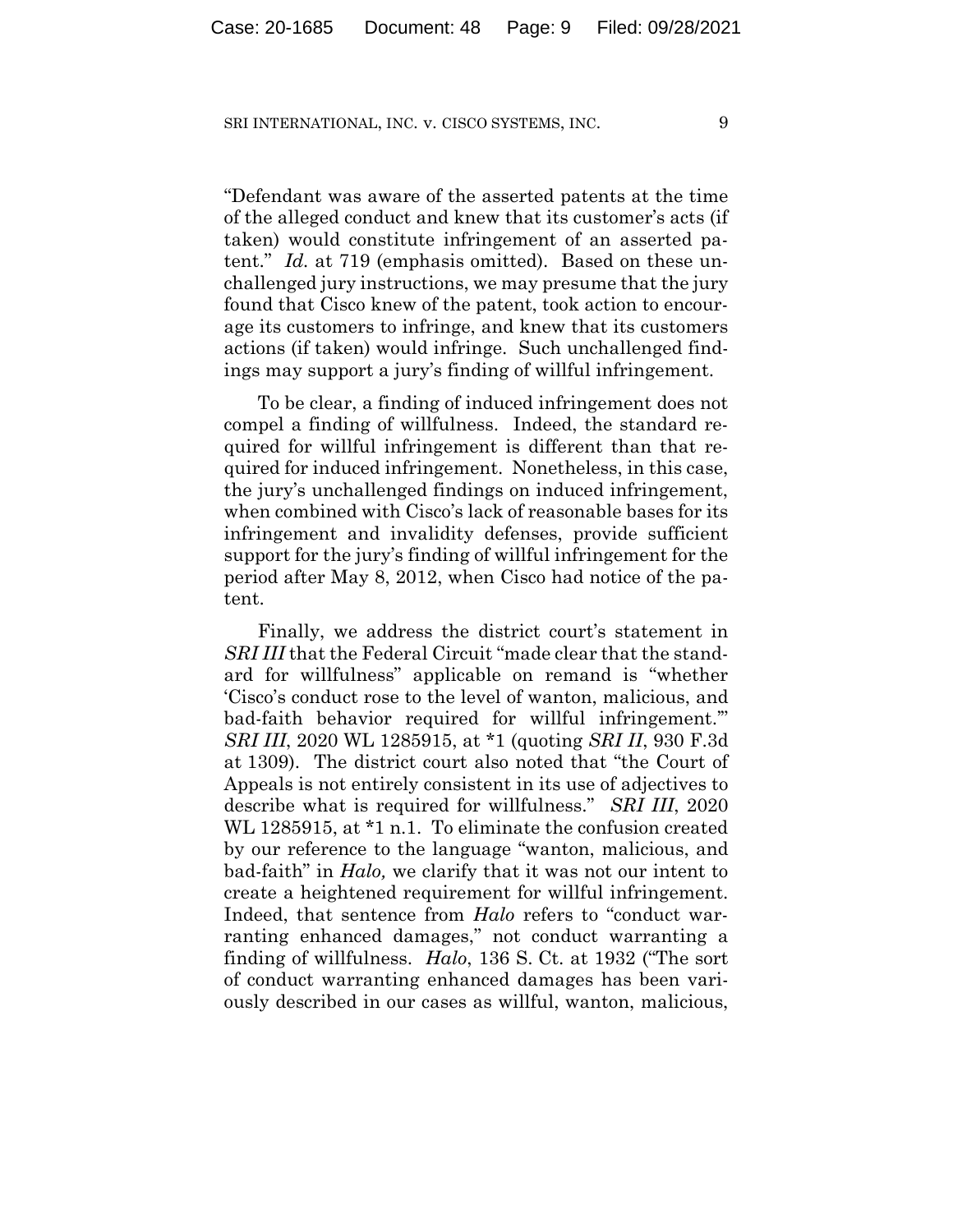bad-faith, deliberate, consciously wrongful, flagrant, or indeed—characteristic of a pirate.") As we said in *Eko Brands*, "[u]nder *Halo*, the concept of 'willfulness' requires a jury to find no more than deliberate or intentional infringement." *Eko Brands, LLC v. Adrian Rivera Maynez Enters., Inc.*, 946 F.3d 1367, 1378 (Fed. Cir. 2020) (citing *Halo*, 136 S. Ct. at 1933).

Under the proper test for willfulness, and considering the presumed jury findings above, we conclude that substantial evidence supports the jury's willful infringement finding. We thus reverse the district court's JMOL of no willful infringement and reinstate the jury verdict of willful infringement.

B

We next turn to SRI's request to reinstate the award of enhanced damages. Although willfulness is a component of enhancement, "an award of enhanced damages does not necessarily flow from a willfulness finding." *Presidio Components, Inc. v. Am. Tech. Ceramics Corp.*, 875 F.3d 1369, 1382 (Fed. Cir. 2017) (first citing *Halo*, 136 S. Ct. at 1932; and then citing *WBIP, LLC v. Kohler Co.*, 829 F.3d 1317, 1341 n.13 (Fed. Cir. 2016)). Discretion remains with the district court to determine whether the conduct is sufficiently egregious to warrant enhanced damages. *WBIP*, 829 F.3d at 1341 n.13; *Halo*, 136 S. Ct. at 1934 ("Section 284 gives district courts discretion in meting out enhanced damages."). We review the district court's decision to award enhanced damages for an abuse of discretion. *Halo*, 136 S. Ct. at 1934. Thus, a decision of enhancement cannot stand if "it was based on a clear error of fact, an error of law, or a manifest error of judgment." *Va. Panel Corp. v. MAC Panel Co.*, 133 F.3d 860, 867 (Fed. Cir. 1997) (quoting *Nat'l Presto Indus., Inc. v. W. Bend Co.*, 76 F.3d 1185, 1193 (Fed. Cir. 1996)); *see Halo*, 136 S. Ct. at 1934 ("That standard allows for review of district court decisions informed by 'the considerations we have identified.'"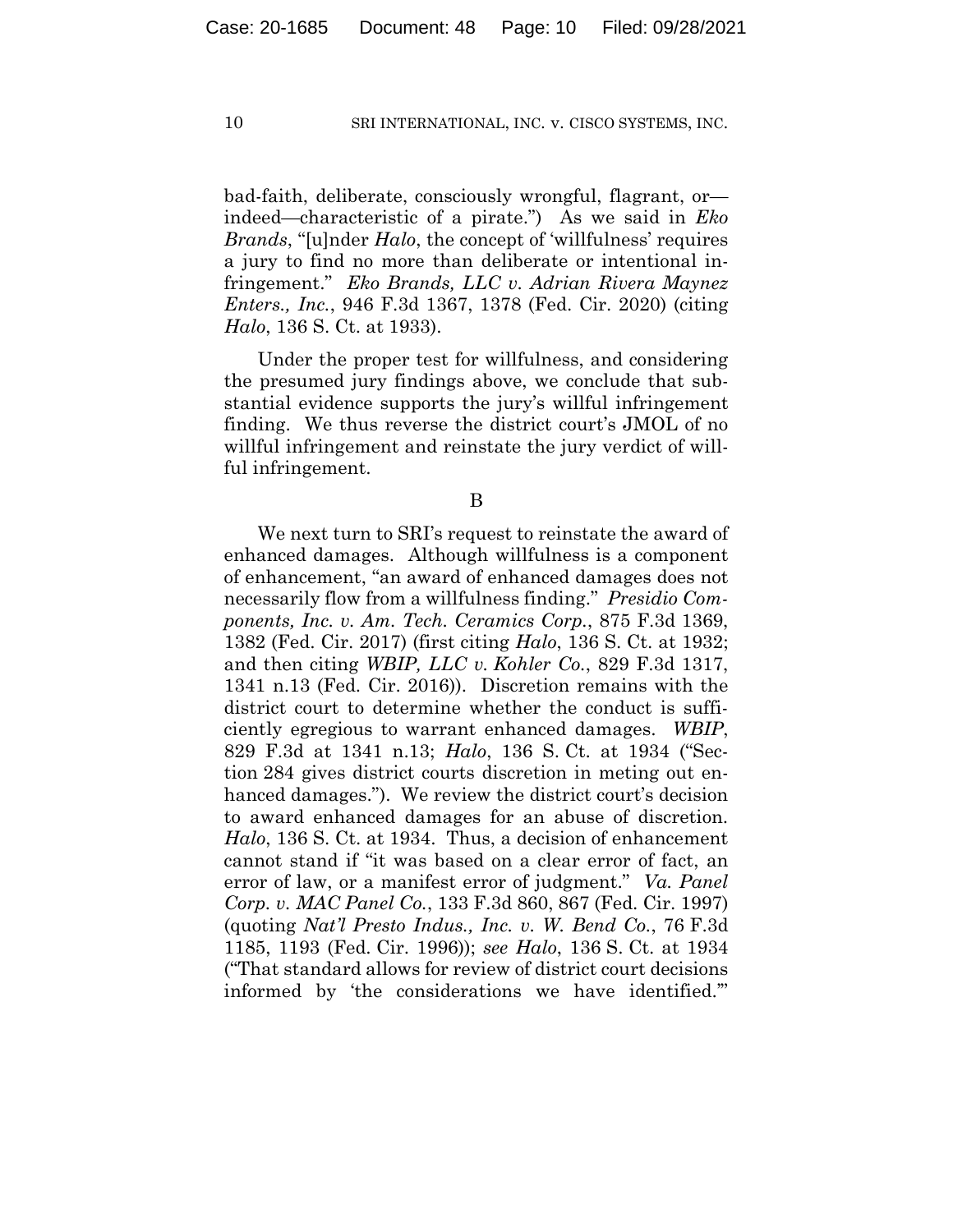(quoting *Octane Fitness, LLC v. ICON Health & Fitness, Inc.*, 572 U.S. 545, 554 (2014)).

In this case, the district court in *SRI I* awarded double damages. The district court explained that enhanced damages were appropriate "given Cisco's litigation conduct, its status as the world's largest networking company, its apparent disdain for SRI and its business model, and the fact that Cisco lost on all issues during summary judgment and trial, despite its formidable efforts to the contrary." *SRI I*, 254 F. Supp. 3d at 723–24. In doing so, the district court appropriately considered the factors laid out in *Read Corp. v. Portec, Inc.*, including at least "the infringer's behavior as a party to the litigation," the infringer's "size and financial condition," the infringer's "motivation for harm," and the "[c]loseness of the case." 970 F.2d 816, 826–27 (Fed. Cir. 1992), *abrogated in part on other grounds by Markman v. Westview Instruments, Inc.*, 517 U.S. 370, 116 (1996); *see SRI I*, 254 F. Supp. 3d. at 721. We discern no clearly erroneous factual findings, erroneous conclusions of law, or a clear error of judgment amounting to an abuse of discretion. We also conclude that vacating and remanding for the district court to decide the issue anew would serve little purpose given that the district court in *SRI I* already properly considered this issue.2

<sup>&</sup>lt;sup>2</sup> It may seem inappropriate to reinstate the enhancement award in *SRI I* when we held in *SRI II* that the willfulness finding should have been limited to willfulness after May 8, 2012. But neither party makes this argument and for good reason. The parties informed this court for the first time in this appeal that the district court's award of double damages in *SRI I* applied only to damages for infringing activity after notice was given to Cisco, i.e., after May 8, 2012. The jury did not award any pre-notice damages to SRI because it was only instructed to award damages after May 8, 2012.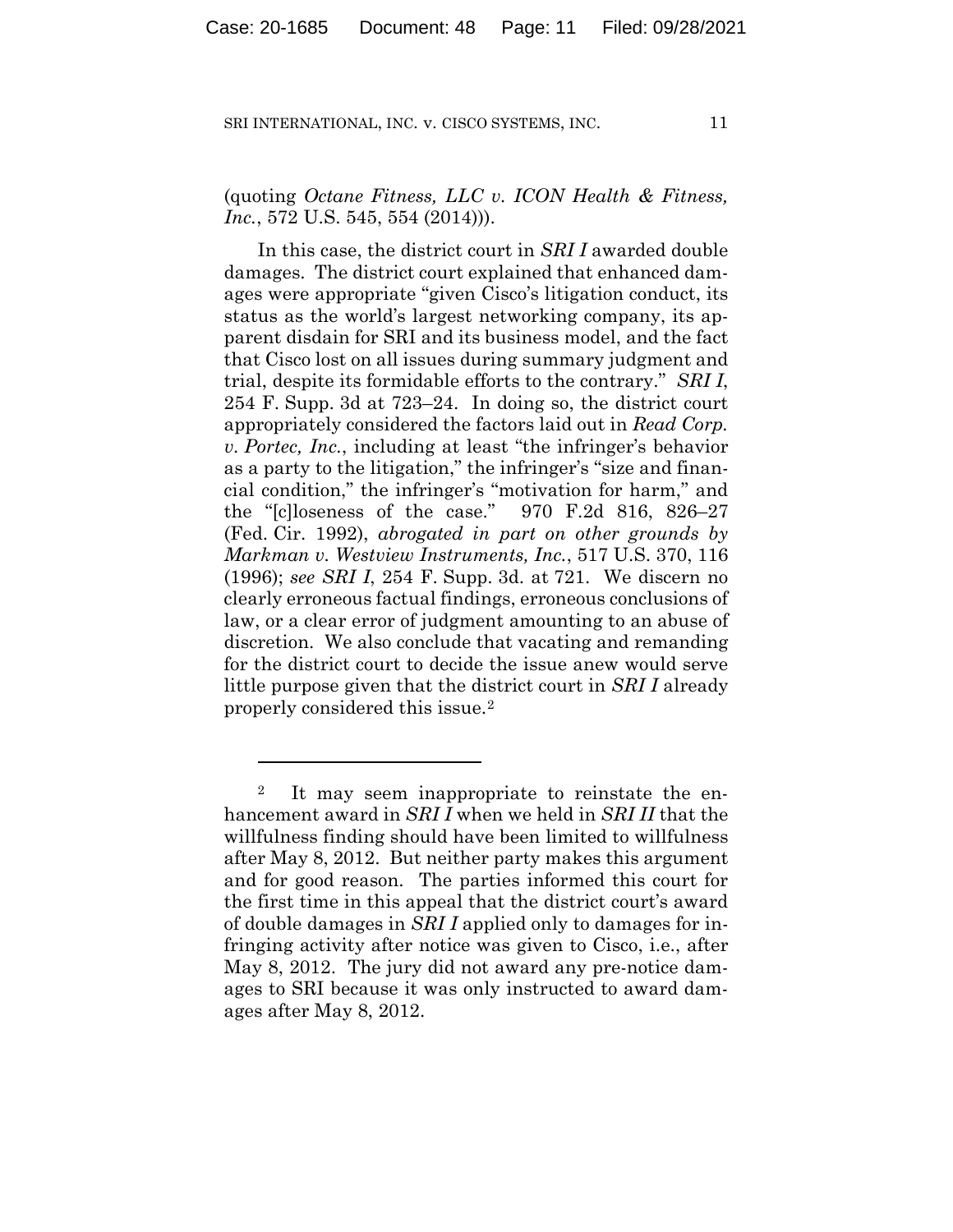We are unpersuaded by Cisco's arguments that SRI forfeited its right to enhanced damages by failing to challenge the district court's assessment of enhancement in *SRI III*. Notably, the district court in *SRI III* did not conduct an analysis of enhancement because it entered JMOL of no willful infringement. Though the court stated that it "will deny the motion to amend the willfulness judgment and award enhanced damages," that sentence must be read in context of the entire opinion. *SRI III*, 2020 WL 1285915, at \*4. The district court began its analysis by pointing to what it believed was the standard for willfulness. *Id.* at \*1. It then conducted its assessment of willfulness, repeatedly mentioning the jury's willfulness verdict and SRI's arguments with regard to willfulness; not once did the district court discuss enhancement in this assessment. Only after determining that substantial evidence did not support the jury verdict of willful infringement did the district court also, without analysis, deny enhanced damages. It is thus clear to us that the district court in *SRI III* denied the motion to reinstate the award of enhanced damages only because it denied the motion to reinstate the jury's willfulness finding. Because we reinstate the jury's willfulness verdict, we likewise restore the district court's award of double damages in *SRI I*.

II

We next turn to Cisco's cross-appeal challenging the district court's grant of SRI's motion for attorney fees. Under 35 U.S.C. § 285, a "court in exceptional cases may award reasonable attorney fees to the prevailing party." An "exceptional" case is "one that stands out from others with respect to the substantive strength of a party's litigating position (considering both the governing law and the facts of the case) or the unreasonable manner in which the case was litigated." *Octane Fitness*, 572 U.S. at 554. We review a district court's grant or denial of attorney fees for an abuse of discretion. *See Highmark*, 572 U.S. at 564; *Bayer CropScience AG v. Dow AgroSciences LLC*, 851 F.3d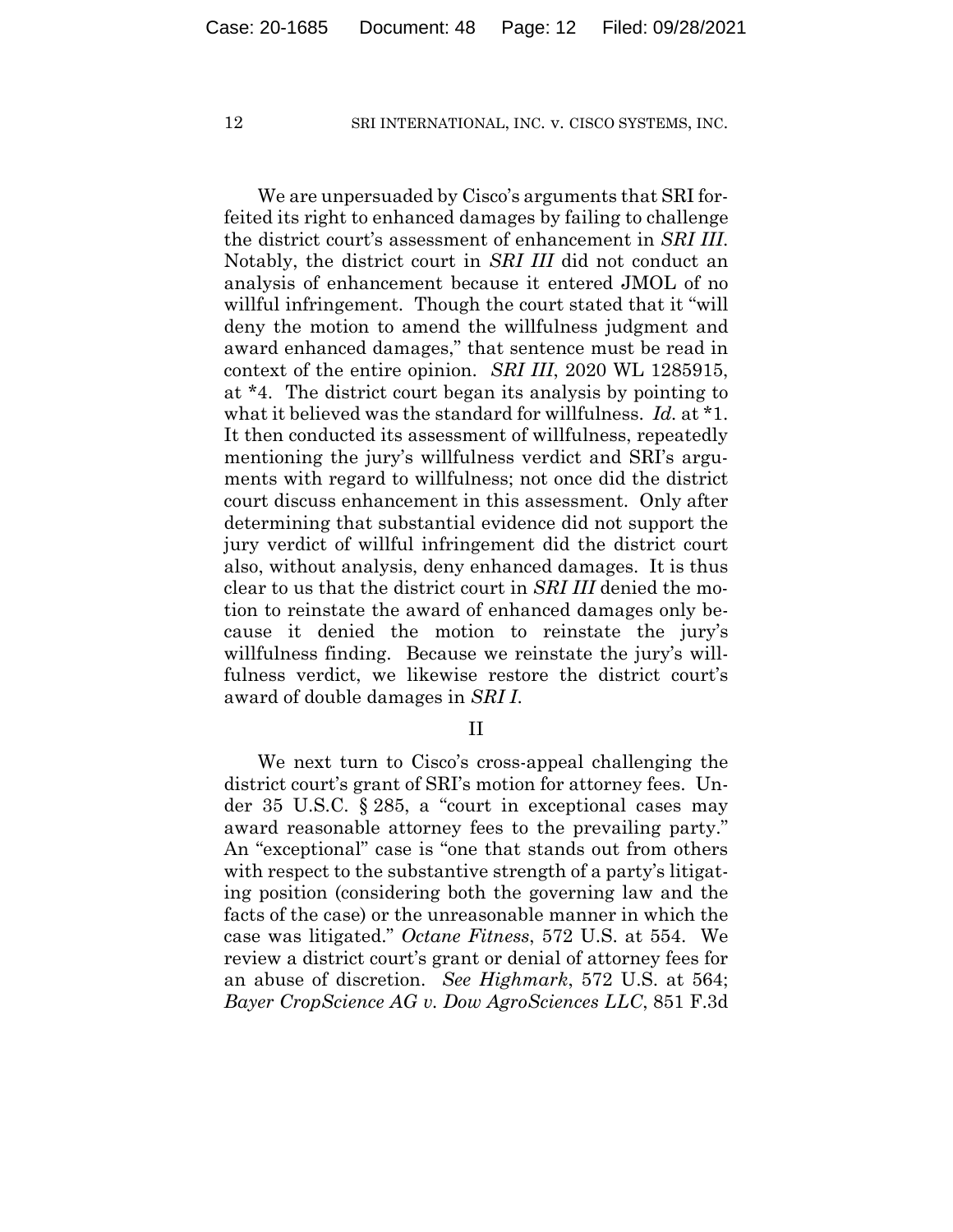1302, 1306 (Fed. Cir. 2017). A district court abuses its discretion when it "base[s] its ruling on an erroneous view of the law or on a clearly erroneous assessment of the evidence." *Rothschild Connected Devices Innovations, LLC v. Guardian Prot. Servs., Inc.*, 858 F.3d 1383, 1387 (Fed. Cir. 2017) (alteration in original) (quoting *Highmark*, 572 U.S. at 563 n.2).

As we explained in *SRI II*, we see no error in the district court's determination that this was an exceptional case. 930 F.3d at 1310–11. The district court's initial findings remain persuasive:

There can be no doubt from even a cursory review of the record that Cisco pursued litigation about as aggressively as the court has seen in its judicial experience. While defending a client aggressively is understandable, if not laudable, in the case at bar, Cisco crossed the line in several regards.

*SRI I*, 254 F. Supp. 3d at 722. Moreover, the district court's initial decision explained that "Cisco's litigation strategies . . . created a substantial amount of work for both SRI and the court, much of which work was needlessly repetitive or irrelevant or frivolous." *Id.* at 723 (footnotes omitted). Indeed, the district court conducted a thorough inventory of Cisco's aggressive tactics, including maintaining nineteen invalidity theories until the eve of trial but ultimately presenting only two at trial, presenting weak non-infringement theories that were contrary to the district court's claim construction ruling and Cisco's own internal documents, exhaustive summary judgment and sanction efforts, over-designation of deposition testimony for trial, and asserting "every line of defense post-trial." *Id.* at 722–23. We nonetheless vacated because the district court relied in part on the fact that the jury found that Cisco's infringement was willful in its determination to award attorney fees.